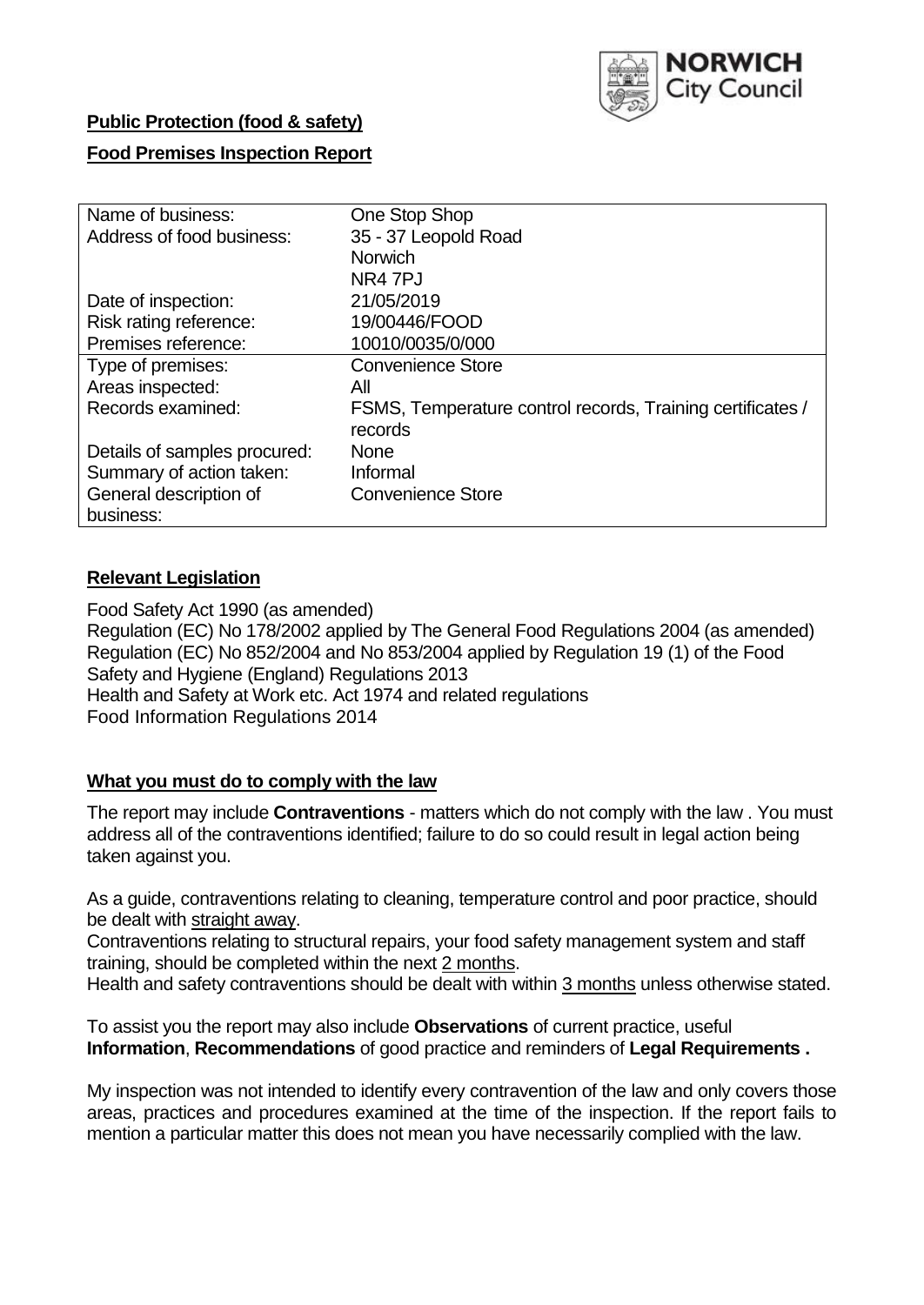# **FOOD SAFETY**

### **How we calculate your Food Hygiene Rating:**

The food safety section has been divided into the three areas which you are scored against for the hygiene rating: 1. food hygiene and safety procedures, 2. structural requirements and 3. confidence in management/control procedures. Each section begins with a summary of what was observed and the score you have been given. Details of how these scores combine to produce your overall food hygiene rating are shown in the table.

| <b>Compliance Area</b>                     |          |    |                | <b>You Score</b> |                |    |           |    |                |  |  |
|--------------------------------------------|----------|----|----------------|------------------|----------------|----|-----------|----|----------------|--|--|
| Food Hygiene and Safety                    |          |    |                | 0                | 5.             | 10 | 15        | 20 | 25             |  |  |
| <b>Structure and Cleaning</b>              |          |    | $\overline{0}$ | 5                | 10             | 15 | 20        | 25 |                |  |  |
| Confidence in management & control systems |          |    | 0              | 5                | 10             | 15 | 20        | 30 |                |  |  |
|                                            |          |    |                |                  |                |    |           |    |                |  |  |
| <b>Your Total score</b>                    | $0 - 15$ | 20 | $25 - 30$      |                  | $35 - 40$      |    | $45 - 50$ |    | > 50           |  |  |
| <b>Your Worst score</b>                    | 5        | 10 | 10             |                  | 15             |    | 20        |    | $\blacksquare$ |  |  |
|                                            |          |    |                |                  |                |    |           |    |                |  |  |
| <b>Your Rating is</b>                      | 5        | 4  | 3              |                  | $\overline{2}$ |    |           |    | $\Omega$       |  |  |

Your Food Hygiene Rating is 5 - a very good standard



## **1. Food Hygiene and Safety**

Food Hygiene standards are excellent. You demonstrated full compliance with legal requirements. You have safe food handling practices and procedures and all the necessary control measures to prevent cross-contamination are in place. **(Score 0)**

#### Hand-washing

**Observation** I was pleased to see hand-washing was well managed.

## Personal Hygiene

**Observation** I was pleased to see that standards of personal hygiene were high.

#### Temperature Control

**Observation** I was pleased to see you were able to limit bacterial growth and/or survival by applying appropriate temperature controls at points critical to food safety and that you were monitoring temperatures.